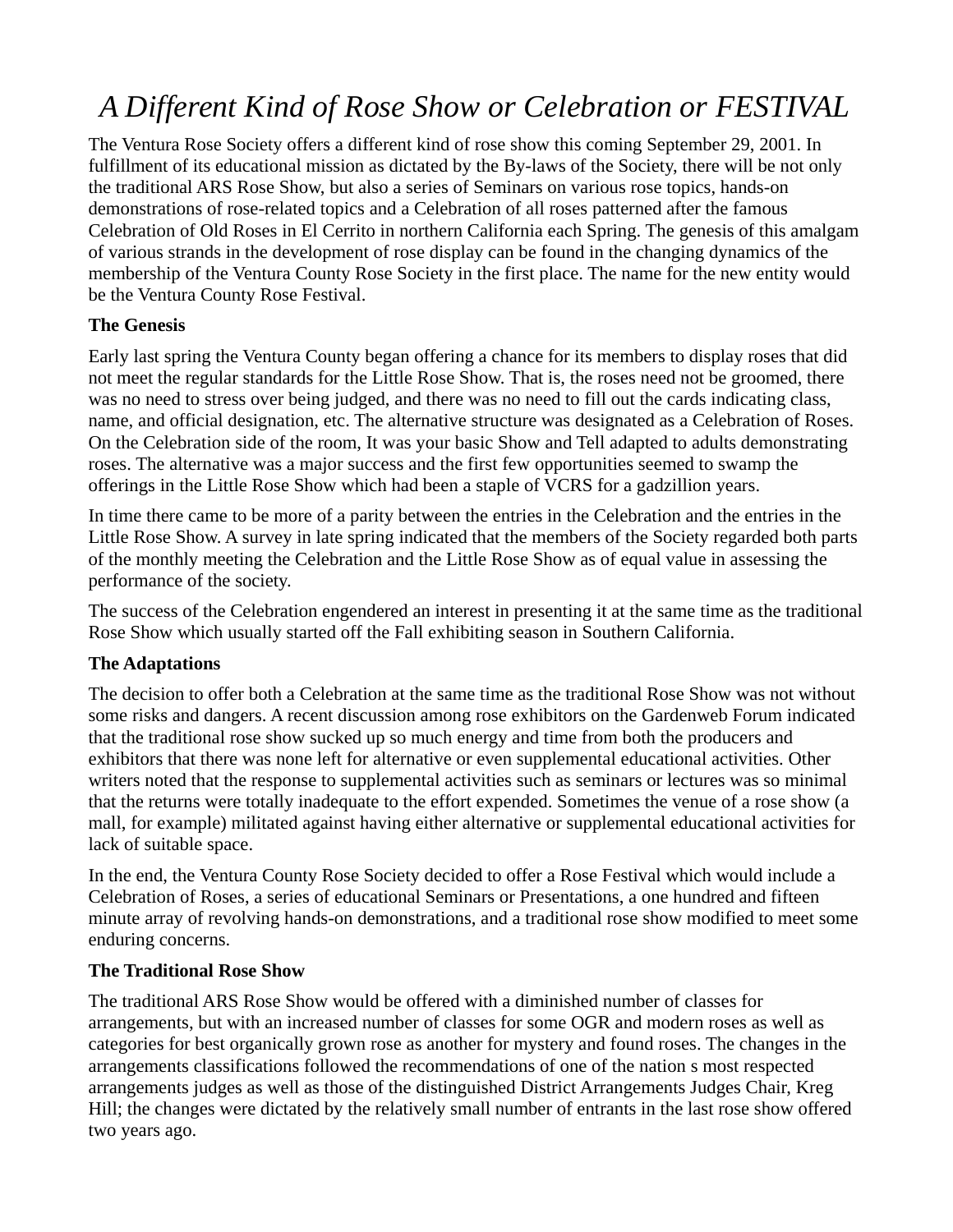Polyantha roses were separated from the Floribunda entries and given parity in the number of classes (3).

In the Miscellaneous Section, a Best Organically Grown Rose class was opened to any single bloom without sidebuds grown in a chemical free garden. Some questions arose with reference to the determination of whether or not a garden were chemical free. Attempts to refine the definition eventually yielded two conclusions: free might be more indicative of the intent of the category framers. And the other was that the determination of chemical free would have to be left up to the individual judgment of the potential exhibitors, since there were no chemical free police to monitor such labels absent some commercial aspect to the designation. Additionally, members of the VCRS believed that the corrosive effect of cheating to win a trophy would sufficiently penalize anyone who took advantage of the situation.

Another category bound to arouse some interest was a trophy class for Found or Mystery roses whose identity had been lost over time. The standard for judgment was Horticultural Excellence. Judges were asked to supply identities if they were able to do so. As is traditional at Ventura County Rose Shows an additional five classes were reserved for members of the society to enter.

The net result was eight categories were either added or substituted out of a total of some forty-six total classes; eliminating the classes reserved for the members of the Ventura County Rose Society would mean that nearly 20 per cent of the show was adapted to the particular circumstances of the Ventura County area; other changes in the future might reflect renewed interest among rose breeders in nontraditional rose categories (shrubs, patios, ground covers, etc.).

Another adaptive change was to collapse the time between the judging and the awarding of the trophies. There were several rationales that led to this decision. One was to lessen the amount of time that exhibitors would have to spend waiting for the awarding of trophies. Frequently rose show schedules place the awarding of trophies in the late afternoon of the Rose Show day; this extends the day of many exhibitors who have traveled a long distance at early a.m. hours to the straining point. (the discouragement is surely unintentional). Awarding the trophies as soon as possible enables the day of the long distance exhibitor to be collapsed without running the danger of a collapsing exhibitor. Additionally, of course, to the degree that the trophies are collected by the wining exhibitor, there is less chance that the winning roses will be lost in a sea of silver and crystal or engraved rocks. And, of course, to the undifferentiated viewing public, the awarding of trophies has the limited appeal of root canal work.

#### **The Celebration**

The Rose Celebration intended to emulate the techniques of the famous Rose Celebration held each Spring in the Bay Area by the Heritage Rose Group. The main difference would be that the scope of the roses to be displayed would be all-inclusive rather than restricted to Old Garden Roses. People would be encouraged to bring any roses that they wished to share with other people. No roses would be disqualified and no roses would be precluded although people were encouraged to check to see that a sharing of roses did not include a sharing of pests. Otherwise, the entry table would request a name and type in order to place the rose. The roses would be grouped if there were repeat entries. It is expected that there would be a general abundance of roses commonly sold in local nurseries along with greater display of roses that don t necessarily fit into traditional or even untraditional rose classifications such as the patio roses, ground covers, decorative miniatures, and or various ramblers, climbers, shrubs, or home or family treasures.

#### **The Revolving Demonstrations**

An offshoot of the Celebration idea was to create a series of hands-on demonstrations lasting about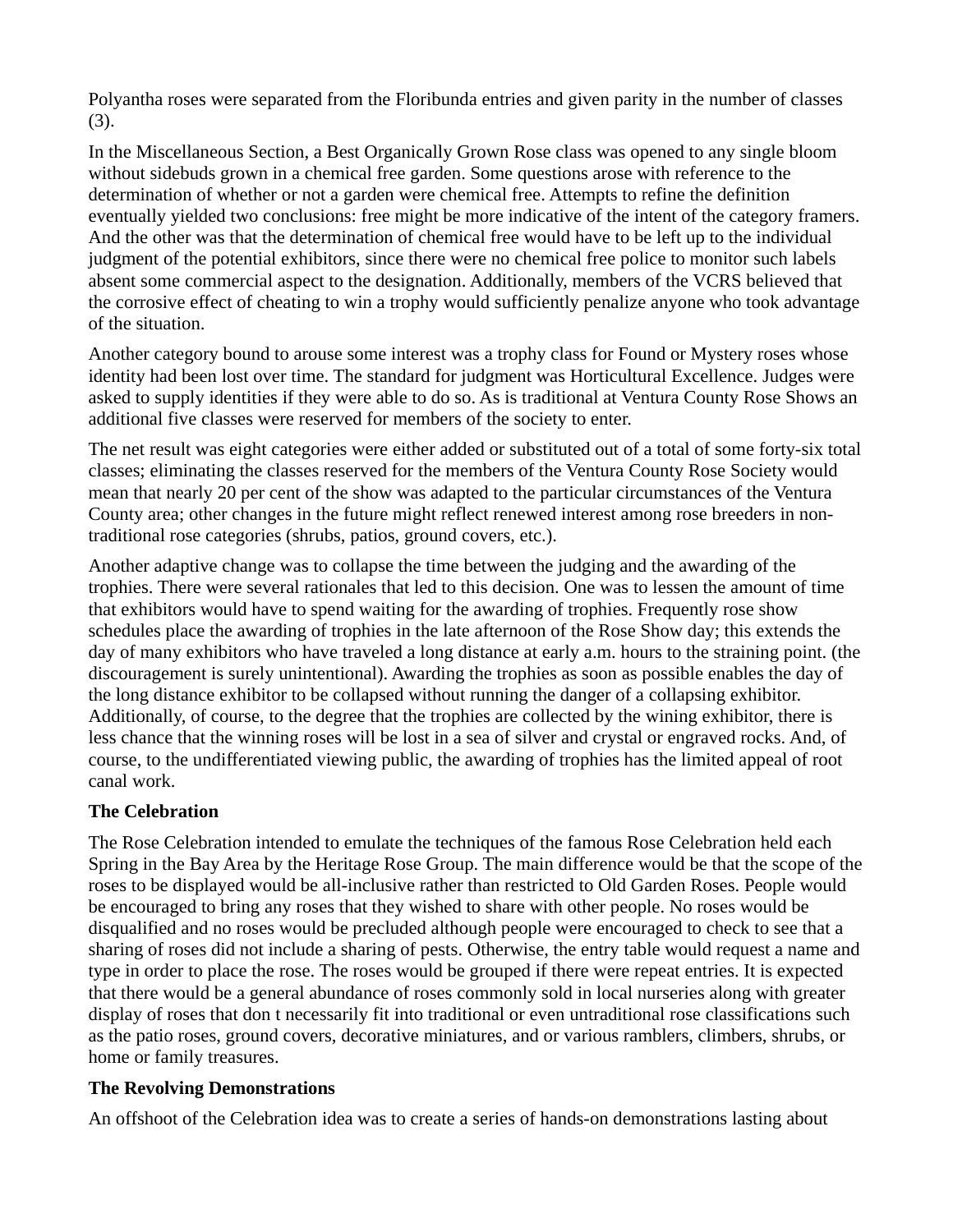twenty minutes or so. A total of four different demonstrations could be secured within a one hundred and fifteen minute framework assuming reasonable diligence about maintaining a martinet schedule. The topics to be covered include:

- Rose Arrangements with a view to ARS arrangement standards (Note that this topic addresses one of the weaknesses in the Rose Show as adapted;)
- Rose Cuisine The use of roses in food preparation from the purely artistic to the essential focus including the nutritional aspects of rose ingestion;
- Pest and Disease diagnosis with an emphasis on organic measures for prevention and control; and
- Propagation of roses through cuttings and budding.

Each table for hands-on demonstrations assumed a maximum of twelve participants and the timing would coincide with the morning entries for the rose celebrants and the judging of the roses in the Rose Show.

## **The Seminars**

At the last Ventura County Rose Seminars there were three presentations offered to visitors to the Rose Show one on container plantings, one on companion plantings, and a third on Old Garden Roses. The attendance equaled nearly three-dozen people. So the decision was made to offer a series of presentations that would start at noon and run on a 30/15 format. A presentation could be made, either in the form of a lecture, or a slide presentation, or through any suitable means for thirty minutes; this would be followed by a fifteen-minute question and answer session. The final fifteen minutes of each hour would be used for setting up the room for the next presentation.

The schedule was as follows:

12:00 p.m. Linda Banner-Bacin of the VCRS Roses in Containers Are Easy.

1:00 p.m. Judy Miller of the Huntington Botanical Gardens Climbers and Ramblers.

2:00 p.m. Sue O Brien owner of Tiny Petals Nurseries How to Kill a Mini Rose or Not!

3:00 p.m. Bob Edberg, owner of Limberlost Rose Books Old Garden Roses Opinions and Attitudes.

Sue O Brien graciously offered to provide a plant of White Chocolate for a raffle, the drawing to conclude her talk. This idea was received so favorably, that the decision was made to punctuate all of the presentations with a raffle rose drawing suitable to the topic; thus, the container rose raffle would feature Pink Gruss an Aachen, the garden structure, Climbing Cramoisi Superieur, and the OGR, a rare Portland, Indigo.

It was recognized that there might be overlap between the trophy presentations of the Rose Show and one or more of the seminar presentations, but the judgment of the Festival producers was that the audiences would be different.

# **Conclusion and Speculations**

Originally, it was hoped that this format could be tested in order to see whether a combined rose show, celebration and other educational techniques could be combined in such a way as to appeal to the largest number of people while still performing both traditional and non-traditional functions. However, another ARS rose show will be held on the same day, thus dividing the limited number of exhibitors in the Southern California area. On the other hand, of course, there are many roads to salvation and the greater the exposition of roses the greater the number of people converted to its cause.

Even at this early date, six weeks before the Rose Festival, some conclusions can be drawn